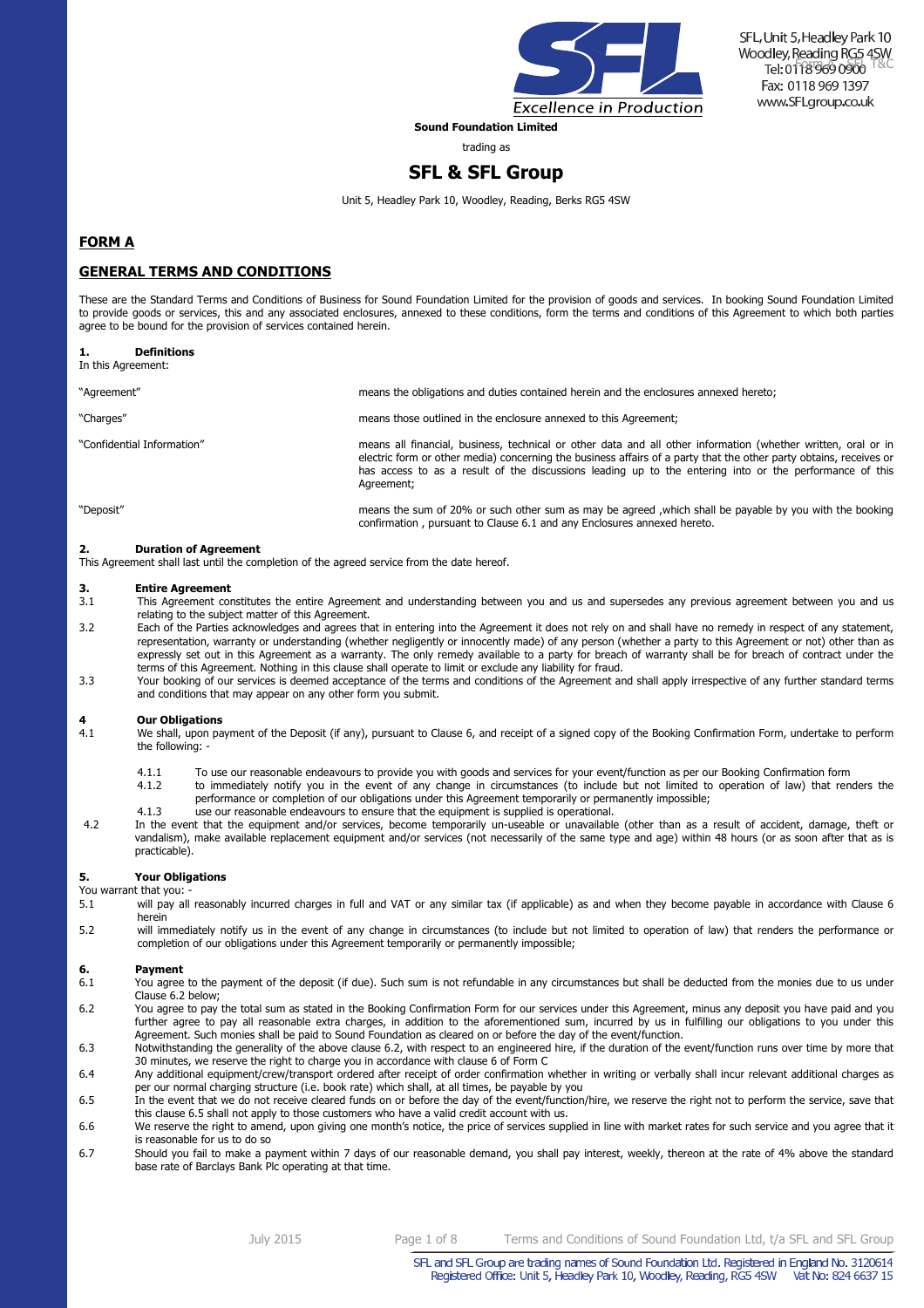

### **7. Cancellations**<br> **7.1 Should you can**

- Should you cancel your event/function:-<br>7.1.1 after having formally confirm
	- after having formally confirmed the event (i.e. booking confirmation form has been signed and returned, or you have supplied us with an official purchase order or any other form of written confirmation) then the amount of 20% of the full fee shall become due and payable (less any deposit already paid), immediately, pursuant to Clause 6 herein.
	- 7.1.2 within 14 days of the date of the event/function, 50% of the full fee for the event/function shall become due and payable (less any deposit already paid by you), immediately, pursuant to Clause 6 herein.
	- 7.1.3 within 7 days of the date of the event/function, the full fee for the event/function shall become due and payable, immediately, pursuant to Clause 6 herein.

# **8. Liability 8.1 Except as**

- Except as provided in this Clause 9, neither party shall be liable to the other, whether in contract, tort or otherwise loss or damages which are:
	- a) Not the fault of the other party;<br>  $h$ ) Indirect and/or not reasonably for
	- b) Indirect and/or not reasonably foreseeable
	- c) Loss of business, profits, savings, revenue, or goodwill whether caused to the other party through any breach of this Agreement or any matter arising under it.
- 8.2 In respect of any liability of Sound Foundation Limited it is agreed that this is limited to the Agreed fee to be charged pursuant to Clause 6.2, the Parties, herein, agree that it is reasonable to do so
- 8.3 Neither Party excludes liability for negligent acts or omissions causing death or personal injury to any person.

#### **9. Indemnities**

At our discretion, you agree to indemnify us in respect of all reasonable incidental or extra costs being (to include, but not limited to, any excess payable pursuant to any claim upon our insurance policy, or theft and damage to equipment and damage or liability to Third Parties arising from the performance or part performance of this Agreement).

# **10. Insurance 10.1** We agree to

- We agree to obtain and maintain in force with a reputable Insurance Company, or a Lloyds Underwriter, all necessary insurance policies in which to fulfil our obligations arising under this Agreement.
- 10.2 We shall undertake to do nothing to invalidate such insurance policies and such policies will be at all times, paid up to date during the duration of this agreement.

### **11. Force Majeure**

- 11.1 For the provisions of this Agreement "Force Majeure" shall mean any event or cause happening to prevent either Party performing its obligations which arise from or is attributable to acts, events, omissions or accident beyond the control of either Party.
- 11.2 For the purpose of clarity such acts, events, omissions or accidents are, but are not limited to, acts of God, war, hostilities (whether war declared or not), invasion, act of foreign enemies, terrorism (National and International), sabotage, riot, explosion, storm, flood, disease, or other natural disaster, Governmental control, restrictions or prohibitions or any other Governmental act or omission whether National or international, and industrial disputes of any kind.
- 11.3 If either Party is prevented or delayed in the performance of its obligations under this Agreement by Force Majeure, that Party shall immediately or as soon as reasonably practicable, serve notice in writing upon the other Party, specifying the nature and the extent of the circumstances giving rise to the Force Majeure and shall, upon giving this notice, suffer no liability in respect of its performance of its obligations under the Agreement, such that the performance of the obligations are prevented by Force Majeure, during the continuation of the Force Majeure events and for such time after they cease is as necessary for the affected Party, using reasonable endeavours to recommence it performance of its obligations;
- 11.4 Any Party claiming to be prevented from the performance of any of its obligations under this Agreement by reason of Force Majeure shall take all reasonable steps as are necessary to bring the Force Majeure event to a close or find a solution by which the Agreement may be performed despite the continuance of the Force Majeure event.

#### **12. Termination**

- Either Party shall be entitled to terminate the Agreement without liability by giving notice to the other at any time if: -
- That Party breaches any of these Terms and Conditions, provided that the breach is capable of remedy, the Agreement shall not be terminated unless and until the Party in breach shall have failed to remedy the breach within 14 days of such notice;
- 12.2 That Party makes any voluntary arrangements with its Creditors (within the meaning of the Insolvency Act 1986) or (being a Company) becomes subject to an administration order, goes into liquidation (otherwise for the purpose of amalgamation or reconstruction) or (being an individual) becomes bankrupt; or any Third Party takes possession or a receiver is appointed, over any of the property or assets of the other Party;
- 12.3 That Party ceases, or threatens to cease, to carry on business; or
- 12.4 That Party is affected by a Force Majeure event as detailed in Clause 13 of this Agreement; or
- 12.5 If that Party reasonably apprehends that any of the events mentioned above is about to occur in relation to the other Party and notifies the other Party accordingly.
- 12.6 Termination of this Agreement or any part thereof shall not affect any accrued rights or liabilities of either Party nor shall it affect the coming into force or the continuation in force of any provision of this Agreement which expressly or by implication is intended to come into or continue in force on or after such termination.

### **13. Severability**

This Agreement is severable in that if any provision of this Agreement is determined to be illegal or unenforceable by any Court of competent jurisdiction, such provision shall be deemed to have been deleted without affecting the remaining provisions of this Agreement.

#### **14. Waiver**

Any delay or failure to exercise a right or remedy arising under this Agreement or by operation of law does not constitute a waiver of the right or remedy or waiver of any other right or remedy. A waiver of a breach of terms or of default under this Agreement does not constitute a waiver of any other breach or default and shall not affect any other terms contained in this Agreement. Any such waiver of a breach or default under this Agreement shall not prevent a Party from subsequently requiring compliance with the waived obligation. The rights and remedies provided by this Agreement are cumulative and (subject as otherwise provided in this Agreement) are not exclusive of any rights or remedies arising under law.

### **15. Contracts (Rights of Third Parties) Act 1999**

Both Parties hereby acknowledge and agree to contract out of the Contracts (Rights of Third Parties) Act 1999, and that any rights arising from the said Act in respect of any Third Parties are void and shall have no application to this Agreement.

#### **16. No Partnership / Agency**

Nothing in this Agreement is intended or shall operate to create a Partnership or joint venture of any kind between the Parties, or authorise a Party to act as Agent for the other, and neither Party shall have the authority to act in the name or on behalf of or otherwise to bind the other in any way (including but not limited to the making of any warranty, representation, assumption of obligation or liability or the exercise of any right or power).

July 2015 Page 2 of 8 Terms and Conditions of Sound Foundation Ltd, t/a SFL and SFL Group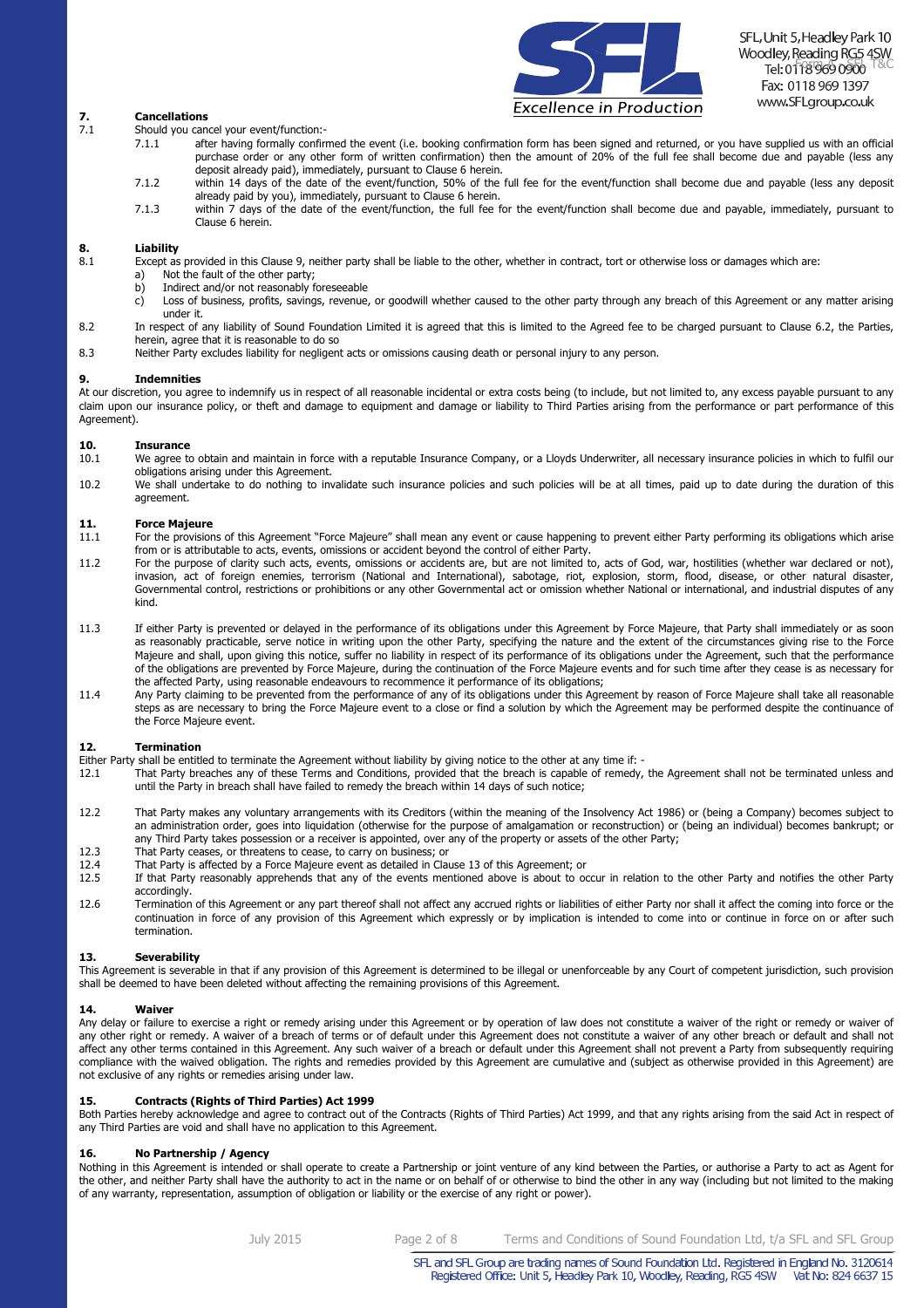

### **17. Variation**

This Agreement shall be capable of being varied only by a written instrument signed by a duly authorised officer or representative of both Parties.

### **18. Interpretation**

In this Agreement (except where the context requires);

Any enclosures (as amended from time to time) shall form part of this Agreement and shall be construed and shall have the same force and effect as if it was set out in the main body of this Agreement, and any reference to this Agreement includes the Enclosures;

References in this Agreement to any Clause shall be deemed to be a reference to the enclosures of this Agreement;

Use of the singular includes the plural and vice versa;

Use of gender includes other genders;

Any phrase introduced by the terms "including", "include", "in particular" or an similar expression shall be construed as illustrative and shall not limit the sense of the words preceding those terms; and

Any statement qualified by a reference to a Party's state of knowledge belief or awareness shall be deemed to include an additional statement that it has been made after due and careful enquiry.

#### **19. Law**

This Agreement shall be governed and construed in accordance with the Law of England.

Each Party irrevocably agrees to submit to the exclusive jurisdiction of the Courts of England over any claim or matter arising under or in connection with this Agreement or the legal relationships established by this Agreement.

**By signing the booking confirmation, I hereby state that I have read foregoing terms and have understood their nature and effect and I hereby agree to be bound by the terms herein.**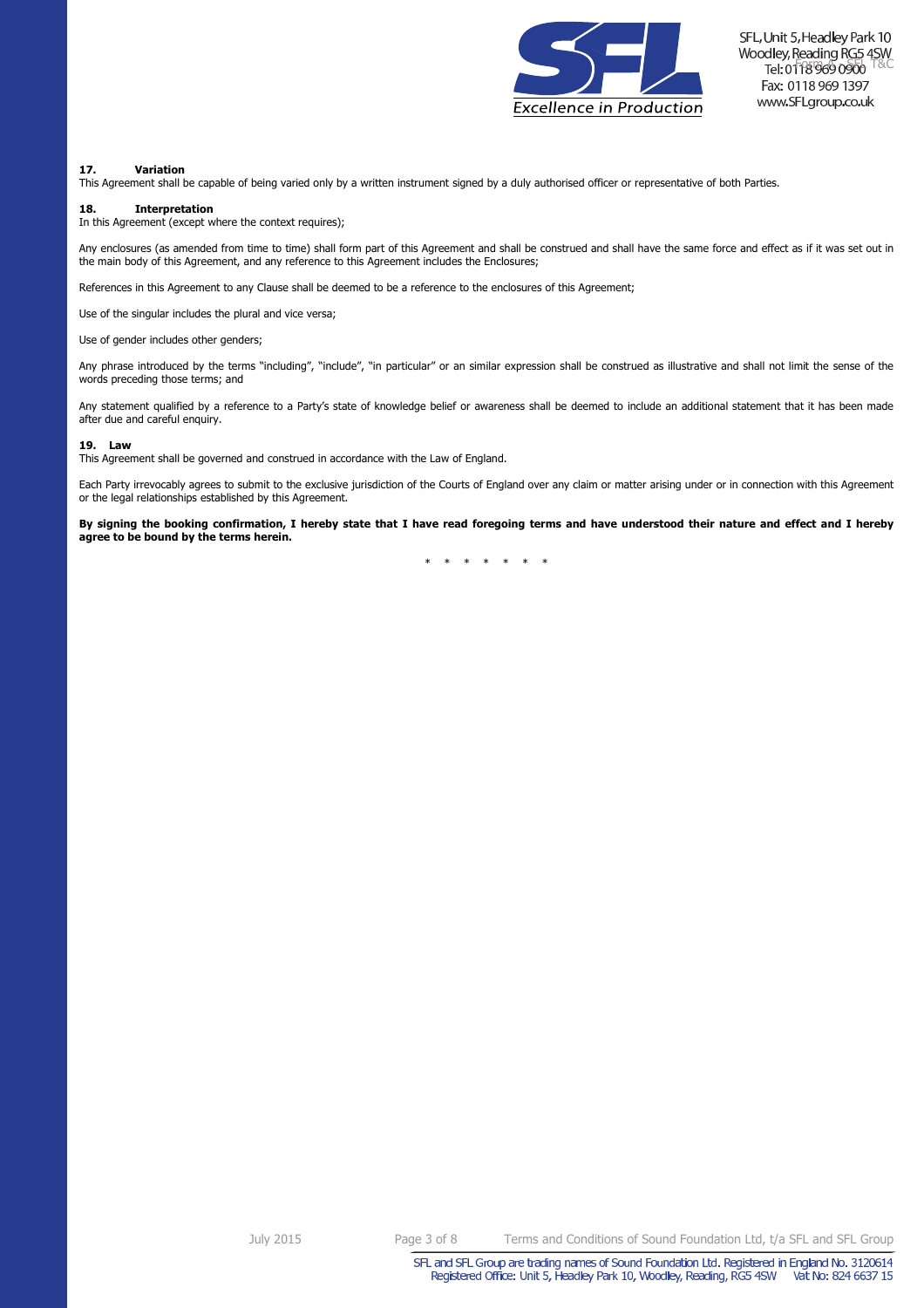

trading as

# **SFL & SFL Group**

Unit 5, Headley Park 10, Woodley, Reading, Berks RG5 4SW

### **FORM B**

### **TERMS AND CONDITIONS OF SALE**

These are the Terms and Conditions for the sale of goods to you by Sound Foundation Limited. You agree and acknowledge that at all times this Form B and the terms and conditions herein shall be read in conjunction with and form part of the General Terms and Conditions of Sound Foundation Limited (Form A), of which you hereby acknowledge receipt.

For the avoidance of doubt, if there is a conflict between this Form B and the General Terms and Conditions the provisions of this Form B shall prevail.

### **1. Acceptance**

By entering into this Agreement, you agree the following:

- 1.1 All orders are accepted and goods supplied, subject to the provisions of Form A and the following express terms and conditions, "AS IS" and on the basis they are from a bona fide company, trading entity or professional end-user.
- 1.2 You warrant that you understand that Sound Foundation Limited's products are generally unsuitable for domestic applications and you warrant that, before purchase, you have checked and are satisfied with the suitability of the good(s) intended to be used.

### **2. Orders**

You agree that all orders are accepted at prices current at the date of despatch and that:<br>2.1 you will pay any and all charges for carriage;

- 2.1 you will pay any and all charges for carriage;<br>2.2 you will mark all Orders sent in confirmati
- 2.2 you will mark all Orders sent in confirmation of telephoned instructions with the word "CONFIRMATION". Sound Foundation Limited shall not accept responsibility for your failure to do this resulting in any duplication of despatch.
- 2.3 in the event of any duplication of dispatch, orders may be accepted back for credit, provided all product packing remains unopened and goods are received by us in 'as new' condition and;
- 2.4 if in the event that duplication of dispatch occurs pursuant to sub-clause 2.3 above, you agree that all returns will be subject to a standard returned goods handling charge of 20% (or £10.00, whichever is the greater).
- 2.5 you agree that we may levy a higher handling charge if the returned product packaging is opened or damaged.

### **3. Extra Costs**

Further to the provisions of clause 9 of Form A, you agree that in the event of any variation or suspension of orders through your instructions, or lack of instructions to us, we may increase the price of goods to cover any extra expenses incurred by us.

### **4. Cancellations**

- Notwithstanding the provisions of Clause 7 of Form A, you acknowledge and agree the following shall apply to the provision of goods under this Form B:
- 4.1 Any cancellation of an order may be accepted or refused at our discretion<br>4.2 Any such acceptance shall be subject to payment by you of a cancellatic
- Any such acceptance shall be subject to payment by you of a cancellation charge representing our loss of profit on the transaction and any administrative costs involved, you further agree that it is reasonable for us to charge such a cancellation fee.
- 4.3 Any waiver of the cancellation charge is at our discretion only.

- **5. Despatch Dates**<br>5.1 You agree that tin 5.1 You agree that time is not of the essence and further acknowledge that any times quoted for despatch are to be treated as estimates only.<br>5.2 We will use our best endeavours to meet these estimated times for despatch,
- We will use our best endeavours to meet these estimated times for despatch, however you agree that we shall not be liable for failure to despatch within the time quoted.

### **6. Risk**

You agree that risk in the goods passes to you at the time of dispatch

### **7. Terms of Payment**

Further and in addition to Clause 6 of Form A you agree that:

- 7.1 all invoices shall be payable immediately (or by return) following the date stated on the invoice subject always to the provisions of Clause 6.5 of Form A
- 7.2 no goods will be dispatched until payment received by us, unless you operate a credit account with us
- 7.3 if shipments are made in instalments, each instalment shall be separately invoiced and paid for when due, without regard to other shipments
- 7.4 when a your account exceeds our payment terms, we may charge interest on the outstanding balance at the rate pursuant to clause 6.7 of Form A. 7.5 we may our statutory right to claim interest and compensation for debt recovery costs under the late payment legislation if we are not paid according to agreed terms.
- 7.6 an administration fee of £15 will be added to each invoice raised for interest charged due to late payment and you agree that it is reasonable for us to charge this.

### **8. Ownership**

The property in goods supplied by us shall not pass to you until the agreed price has been paid in full. You hereby agree that Acceptance of goods is deemed to be an acceptance of this clause.

### **9. Warranties**

- 9.1 All products supplied by Sound Foundation Limited carry a 12 month guarantee against faulty parts or workmanship, save as to second hand goods which carry a warranty of 3 months only.
- 9.2 We will use our best endeavours to secure all benefits available in substitution for and to the exclusion of any claim or remedy which might otherwise be available to you.
- 9.3 We reserve the right to make repair, replacement, or give credit to value of purchase price, at our option.
- 9.4 Notwithstanding the generality of the above, in the case of defect or faulty workmanship in products supplied by us you agree that:
	- 9.4.1 your remedy against us shall be limited to that available to and received by us under any guarantee or warranty given to us by the manufacturer or suppliers thereof
	- 9.4.2 all items which are the subject of a warranty claim must be returned freight prepaid by you to our Reading offices, with details of the invoice covering the purchase and a description of the problem.

SFL and SFL Group are trading names of Sound Foundation Ltd. Registered in England No. 3120614 Registered Office: Unit 5, Headley Park 10, Woodley, Reading, RG5 4SW Vat No: 824 6637 15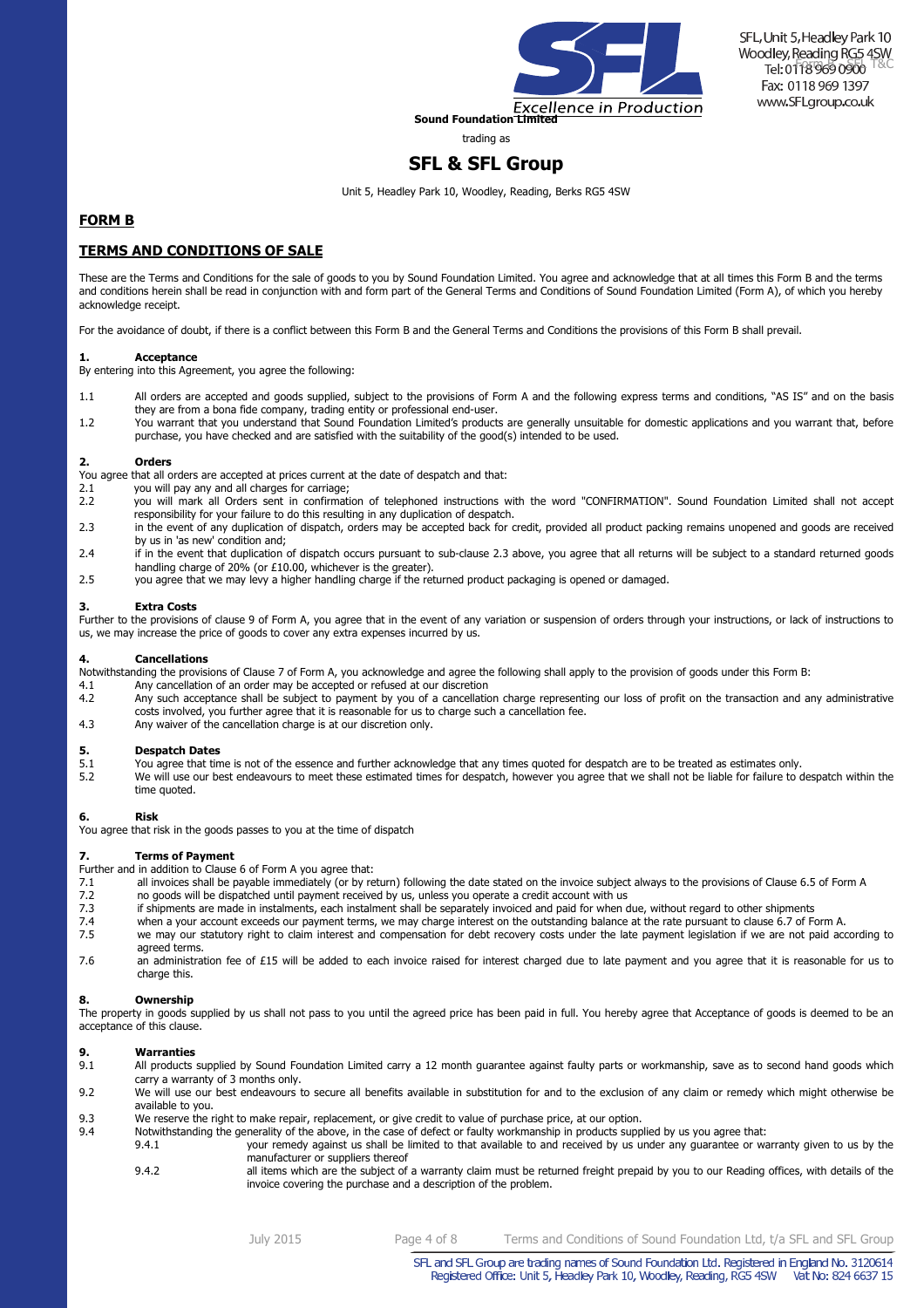

# **10.** Acceptance of goods<br>10.1 You agree that:

- You agree that:
	- $10.1.\overline{1}$  you must inform us, in writing, within 48 hours of delivery of goods of any discrepancy or damage.<br> $10.1.2$  should you fail to notify us within 48 hours of delivery, thereafter we will not be liable for such
	- 10.1.2 should you fail to notify us within 48 hours of delivery, thereafter we will not be liable for such discrepancy or damage and reserve the right not to rectify any discrepancy or damage
- 10.2 In the event of the goods suffering damage in transit, you agree to:
- 10.2.1 you will notify us as soon as practicable<br>10.2.2 make a claim against the Carrier within
	- 10.2.2 make a claim against the Carrier within 48 hours of receipt. Please note that should this event occur, you will need to retain all packing and contents for inspection.
- 10.3 If the goods are not received by you within six days of the date of invoice, you agree that you shall notify us and the carrier of the problem.

# **11.** Return of Goods<br>11.1 You agree that: -

You agree that:<br>11.1.1

- all goods correctly supplied in accordance with your instructions should not be returned without our written consent and that you will supply detailed reasons for the return of the goods
- 11.1.2 any return of the goods is entirely at our discretion and, save as to any statutory rights you may have, you further agree that you have no automatic right to return the goods
- 11.1.3 upon returning goods for whatever reason, you will pay our returned goods handling charge of 20% (or £10.00, whichever is the greater) and you further agree that it is reasonable for us so to do.
- 11.1.4 Notwithstanding the generality of the above, clause 11.2 is subject at all times to the provisions of clause 2 above.
- in the event that you allege that the goods supplied are not in conformance with the published specification, any credit (or replacement) will not be issued until the defects complained of have been admitted by the manufacturer.
- 11.2 You further agree that all goods ordered to your specification (i.e. custom goods) cannot be refunded.

# **12. Risk**<br>12.1 The

- 12.1 The risk in the goods passes to you upon collection of the goods from us.<br>12.2 Notwithstanding the generality of the above clause 12.1, if in the event the
- Notwithstanding the generality of the above clause 12.1, if in the event that we deliver the goods by courier to you, the risk in the goods will remain with us until delivery, save that in such an event, you agree to pay a premium for any excess insurance to cover the cost of the goods in transit.

# **13. Specifications of Products**<br>**13.1** We will use our best endeavoi

- 13.1 We will use our best endeavours to provide correct specifications in relation to all goods at the time of going to press.<br>13.2 Notwithstanding the generality of the foregoing clause 12.1, you acknowledge that all prod
- Notwithstanding the generality of the foregoing clause 12.1, you acknowledge that all products and product ranges are subject to manufacturer's policies of "continuous improvement", and further you agree that it is reasonable for us to alter such specification without notice.

#### **14. Statutory Rights**

These conditions do not reduce or diminish any statutory rights or duties under the Sale of Goods Act (1979) and Supply of Goods and Services Act (1982) or Common Law rights of either party.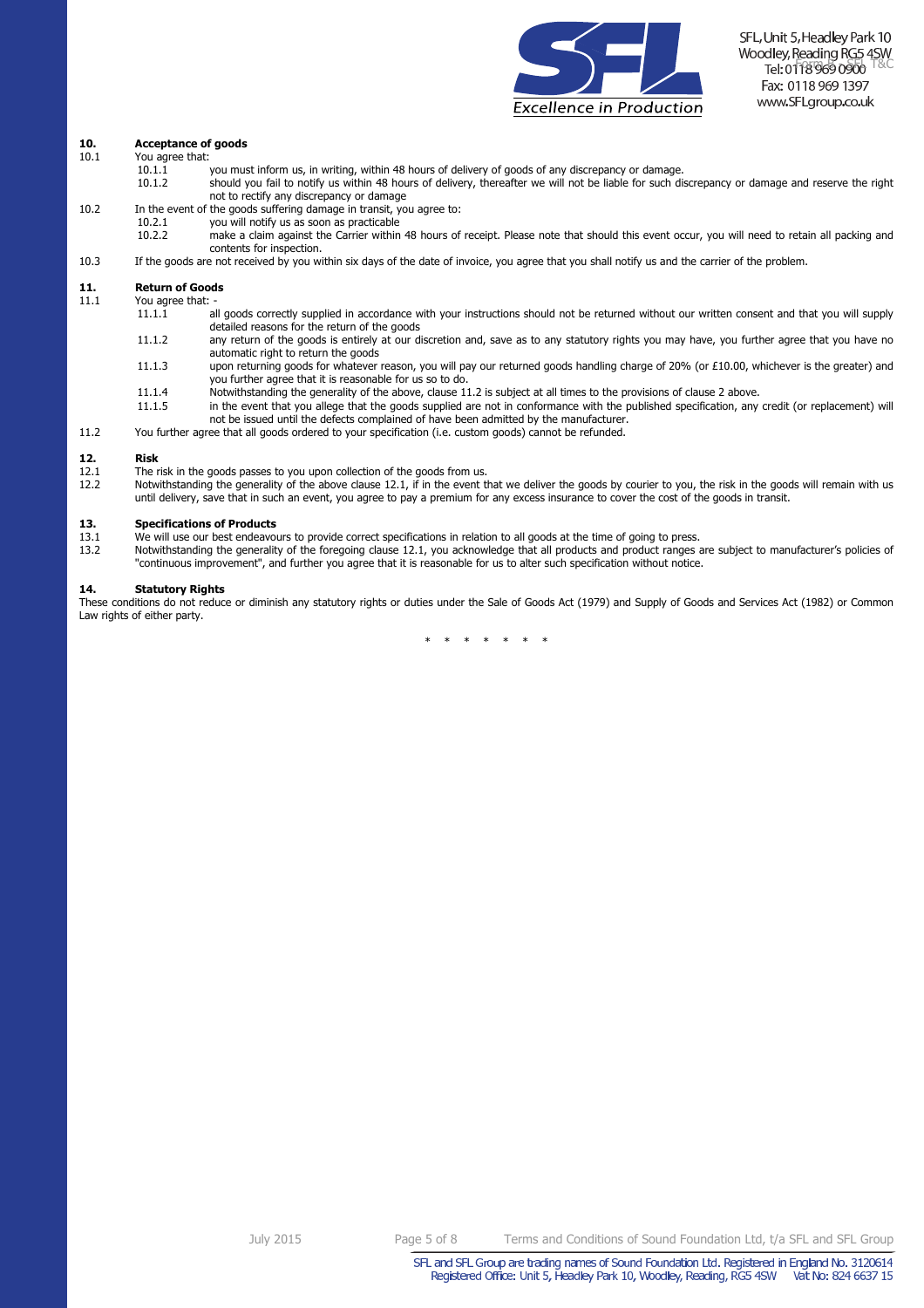

SFL, Unit 5, Headley Park 10 Woodley, Reading RG5 4SW Tel: 01189690900 Fax: 0118 969 1397 www.SFLgroup.co.uk

### **Sound Foundation Limited**

trading as

### **SFL & SFL Group**

Unit 5, Headley Park 10, Woodley, Reading, Berks RG5 4SW

### **FORM C**

### **TERMS AND CONDITIONS FOR ENGINEERED HIRE**

These are the Standard Terms and Conditions of Business for Sound Foundation Limited for the provision of an Engineered Hire. You agree and acknowledge, in booking Sound Foundation Limited to provide an Engineered Hire, that at all times this Form C and the terms and conditions herein shall be read in conjunction with and form part of the General Terms and Conditions of Sound Foundation Limited (Form A), of which you hereby acknowledge receipt.

For the avoidance of doubt, if there is a conflict between this Form C and the General Terms and Conditions (Form A) the provisions of this Form C shall prevail.

| In this Agreement: |                                                                                                                  |
|--------------------|------------------------------------------------------------------------------------------------------------------|
| "Agreement"        | means the obligations and duties contained herein and Form A annexed hereto;                                     |
| "Charges"          | means those pursuant to the Booking Confirmation Form annexed to the General Terms and Conditions ("Form<br>A"); |
| "Equipment"        | means any item owned by us and shall include all accessories, cases and packing.                                 |

### **2. Duration of Agreement**

This Agreement shall last from receipt by us of the Booking Confirmation Form until the completion of the agreed service(s)

#### **3. Our Obligations**

**1. Definitions** 

We shall, upon payment of the Deposit (if any), pursuant to Clause 6 of Form A, and receipt of a signed copy of the Booking Confirmation Form, undertake to use or best endeavours to perform the following:<br>3.1 to provide an engineered hire fo

- 3.1 to provide an engineered hire for your event/function as per our Booking Confirmation Form<br>3.2 to provide all equipment and crew and to assemble and dismantle the same, using our best
- 3.2 to provide all equipment and crew and to assemble and dismantle the same, using our best endeavours to cause as little disturbance as possible 3.3 to provide, if requested, all relevant safety instructions within 1 wee
- to provide, if requested, all relevant safety instructions within 1 week of the date of the event

# **4. Your Obligations**

- Further and in addition to the provisions of Clause 5 of Form A, you acknowledge and agree to:<br>4.1.1 a boot furnish us with all necessary information, to include, but not limited to, confi
	- to furnish us with all necessary information, to include, but not limited to, confidential information, that we may reasonably require for the administration and/or safety of our employees, agents or sub-contractors, and fulfilment of or obligations under this Agreement, your agreement to the supply of such information shall not be unreasonably withheld.
	- 4.1.2 will pay all reasonably incurred charges in full and VAT or any similar tax (if applicable) as and when they become payable in accordance with Clause 6 of Form A
	- 4.1.3 will acquaint yourself, any relevant persons and other parties, fully with all safety information provided by us to you.
	- 4.1.4 will ensure that we have free and unrestricted access to the area where the system is to be set up and further, free and unrestricted access to and from the car park up to such area
	- 4.1.5 provide free, convenient and accessible parking close to the event/function venue<br>4.1.6 when necessary, provide further load-off and load-in crew to assist us, you further
	- 4.1.6 when necessary, provide further load-off and load-in crew to assist us, you further agree that at all times the cost of such extra manpower will be borne by you
	- 4.1.7 will ensure an adequate and safe electricity supply, sufficient and conveniently located power sockets to enable us to perform the agreed service

#### **5. Payment**

Payment shall be made pursuant to the terms of Clause 6 of Form A, save as to the following:

- 5.1 Should you agree to make payment on or before the day of the event/function, we will deduct 5% of the final invoice price in respect of prompt payment. However, we reserve the right to discontinue this offer at anytime, upon reasonable notice.
- 5.2 If you have arranged a trade/credit account with us for payment to be made within 30 days of invoice, and the invoice total does not exceed such terms, then should you wish to make payment within 14 days, we will deduct 5% of the final invoice price. Save always that you accept that this clause 5.2 shall not apply should you, at anytime, owe any sum to us relating to a previous invoice.

#### **6. Overruns**

You hereby agree that if the duration of an event runs over the stated finish time by more than 30 minutes, you shall, at our discretion, pay to us a surcharge that will not exceed 10% of the event/function price for our continued service, per each extra hour or any part thereof, over and above this time;

#### **7. Limitations**

Further to the provisions of Clause 8 of Form A, you further agree that time is not of the essence unless clearly agreed, in writing, between us upon the Booking Confirmation Form. Should you fail to agree this in writing with us, we will not accept liability for any loss suffered by you as a consequence thereof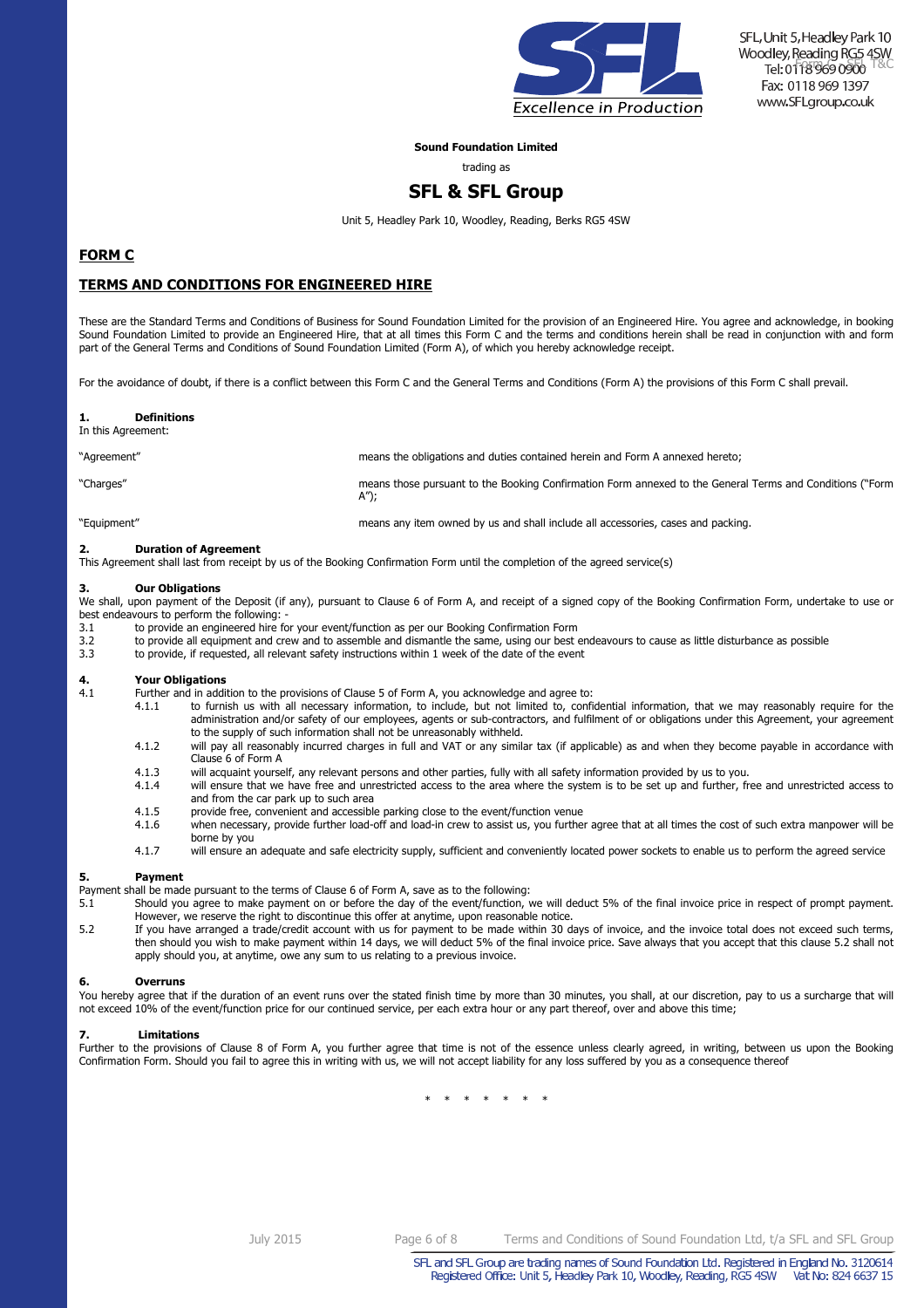

trading as

### **SFL & SFL Group**

Unit 5, Headley Park 10, Woodley, Reading, Berks RG5 4SW

### **FORM D**

### **TERMS AND CONDITIONS OF HIRE**

These are the Standard Terms and Conditions of Business for Sound Foundation Limited for the hire of equipment from us to you. You agree and acknowledge, in hiring any equipment from us, that at all times this Form D and the terms and conditions herein shall be read in conjunction with and form part of the General Terms and Conditions of Sound Foundation Limited (Form A), of which you hereby acknowledge receipt.

For the avoidance of doubt, if there is a conflict between this Form D and the General Terms and Conditions (Form A) the provisions of this Form D shall prevail.

| <b>Definitions</b><br>In this Agreement: |                                                                                                                                         |
|------------------------------------------|-----------------------------------------------------------------------------------------------------------------------------------------|
| "Agreement"                              | means the obligations and duties contained herein and Form A annexed hereto;                                                            |
| "Charges"                                | means those pursuant to the Booking Confirmation Form annexed to the General Terms and Conditions ("Form<br>A");                        |
| "Equipment"                              | means any item owned by us and hired to you under this agreement, to include but not limited to, all<br>accessories, cases and packing. |
| "Security Deposit"                       | means the payment of a sum, against any loss or damage to the equipment.                                                                |

#### **2. Duration of Agreement**

This Agreement shall last from receipt by us of the Booking Confirmation Form until the completion of the agreed service(s), save that in respect of the Yamaha PM5D and M7CSL consoles, the duration of the Hire Period shall not exceed 90 days.

# **3. Our Obligations**<br>**3.4 Eurther to the pro**

- Further to the provisions of Clause 4 of Form A and upon payment of the Security Deposit, pursuant to Clause 6 herein, and receipt of a signed copy of the Booking Confirmation Form, we shall, undertake to provide you with the equipment you request.
- 3.5 to provide all customer safety instructions (if applicable)<br>3.6 Notwithstanding the generality of the above, clause 3.1 i
- Notwithstanding the generality of the above, clause 3.1 is, at all times subject to the provisions of Clause 6 herein

# **4. Your Obligations**<br>**4.1 Eurther and in addi**

- Further and in addition to the provisions of Clause 5 of Form A, you acknowledge and agree:<br>4.1.8 to furnish us with all necessary information, to include, but not limited to, co
	- 4.1.8 to furnish us with all necessary information, to include, but not limited to, confidential information, that we may reasonably require for the fulfilment of or obligations under this Agreement
	- 4.1.9 to pay all reasonably incurred charges, including Security deposit, immediately in full plus VAT or any similar tax (if applicable) as and when they become payable in accordance with Clause 6 of Form A and Clause 6 herein
	- 4.1.10 to acquaint yourself, fully, with all safety information provided by us to you.<br>4.1.11 If in the event that we facilitate delivery of the equipment, and when reque
	- If in the event that we facilitate delivery of the equipment, and when requested before or at the event venue, to provide suitable persons at your own risk to assist us as load-off and load-in crew, and you further agree that at all times the cost of such extra manpower will be borne by you

### **5. Charges**

- All Charges commence at the time the equipment leaves our premises or such place as agreed between us and you, and terminate at the end of the period of hire, or whenever the Equipment is returned to our order, whichever is the latter.
- 5.2 We reserve the right to charge a cancellation fee for any booking cancelled pursuant to Clause 7 of Form A
- 5.3 Notwithstanding the generality of Clause 6.6 of Form A, we reserve the right to amend, without notice, the price of equipment hired in line with market rates for such service and you agree that it is reasonable for us to do so

#### **6. Payment**

Payment shall be made in accordance with Clause 6 of Form A save as to the following:

- 6.1 You agree to the payment of the Security Deposit (if due). Such sum shall be payable prior to the hire of any equipment and shall held by us and set off against any loss or damage to the equipment or cancellation of the hire booking by you
- 6.2 You agree to pay the total sum as stated plus VAT immediately upon receipt of the equipment by you save always to the provisions of clause 6.5 of Form A
- 6.3 Any cancellation fee shall be deducted from the Security Deposit pursuant to Clause 6.1 herein 6.4 You herewith agree that all additional charges under any of the terms herein, including loss, damage, theft, and additional hire charges, will be charged and due immediately.
- 6.5 In the event that you return the equipment late, you agree to indemnify us against all losses, expenses, damages and costs arising out of your failure to return,
- 6.6 Further to Clause 6.4 and 6.5 above, where payment of the hire was on Credit/Debit card, these monies (or part thereof) may be charged to that card, and you hereby agree that it is reasonable for us to do so.
- 6.7 Should you agree to make payment on or before the day of the event/function, we will deduct 5% of the final invoice price in respect of prompt payment. However, we reserve the right to discontinue this offer at anytime, upon reasonable notice.
- 6.8 If you have arranged a trade/credit account with us for payment to be made within 30 days of invoice, and the invoice total does not exceed such terms, then should you wish to make payment within 14 days, we will deduct 5% of the final invoice price. Save always that you accept that this clause 6.8 shall not apply should you, at anytime, owe any sum to us relating to a previous invoice.

### **7. Ownership**

- You hereby acknowledge and agree that:
- 7.1. at all material times, the Equipment remains the property of Sound Foundation Limited.<br>7.2. you shall keep the equipment free from lien, distress, execution or other legal process a
- 7.2. you shall keep the equipment free from lien, distress, execution or other legal process and refrain from prejudicing our rights in the Equipment.<br>7.3 in the event that the Equipment is lost stolen, distained upon or y
- in the event that the Equipment is lost, stolen, distained upon or you are dispossessed of the Equipment in any way, you hereby agree to provide all reasonable assistance and co-operation to Sound Foundation Limited to enable the re-possession of the equipment

July 2015 Page 7 of 8 Terms and Conditions of Sound Foundation Ltd, t/a SFL and SFL Group

SFL and SFL Group are trading names of Sound Foundation Ltd. Registered in England No. 3120614 Registered Office: Unit 5, Headley Park 10, Woodley, Reading, RG5 4SW Vat No: 824 6637 15